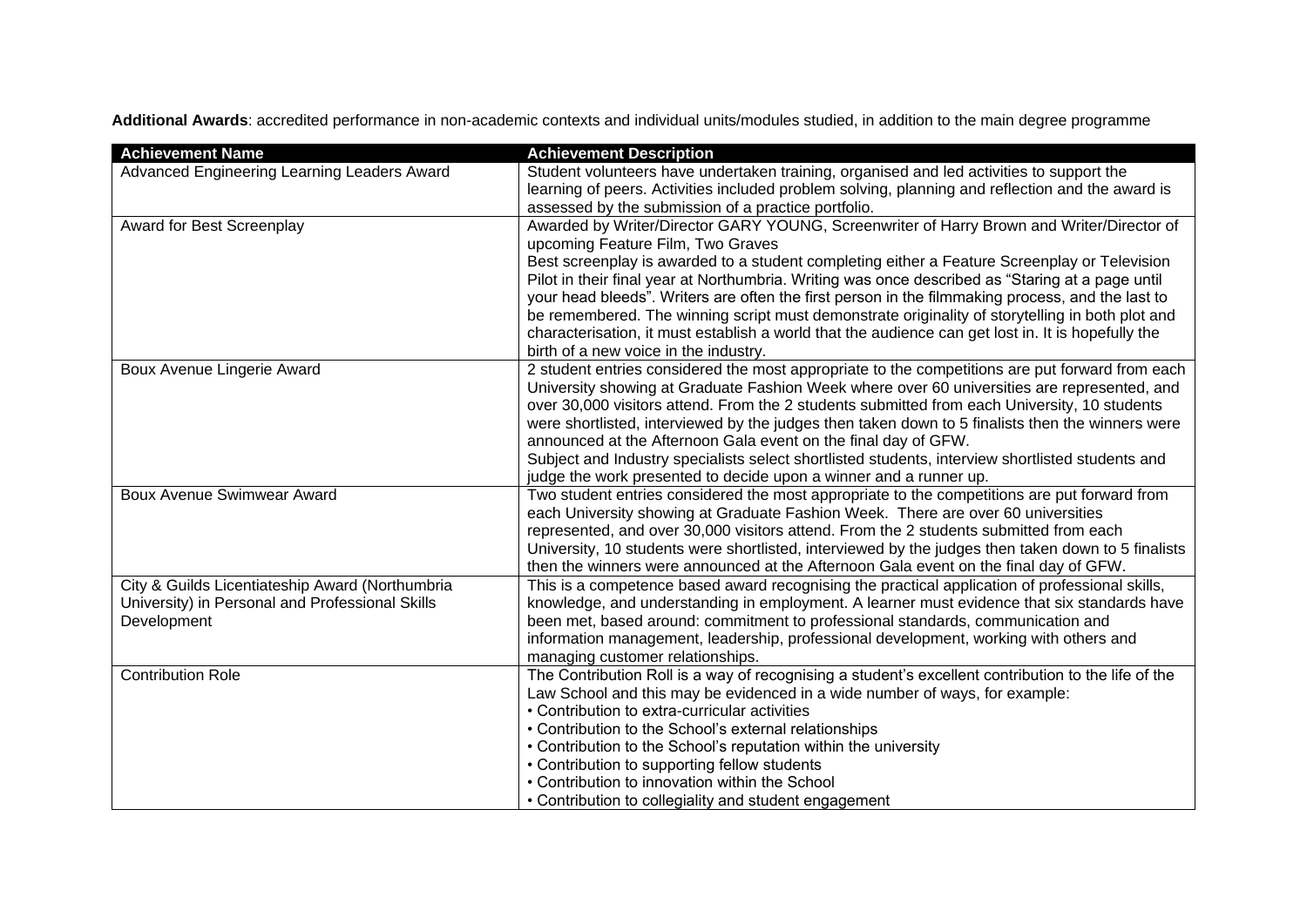| <b>Achievement Name</b>                              | <b>Achievement Description</b>                                                                                                                                                                       |
|------------------------------------------------------|------------------------------------------------------------------------------------------------------------------------------------------------------------------------------------------------------|
|                                                      | • Contribution to Law School social or sporting activities                                                                                                                                           |
|                                                      | • Contribution to teaching and learning activities                                                                                                                                                   |
| Creative Conscience Award (Fashion & Textile)        | Awarded to the winner of the Creative Conscience competition.                                                                                                                                        |
| DandAD (Design and Art Directors) Awards             | Awarded to the winner of the Drop Box Paper Brief.                                                                                                                                                   |
| Distinction in Spoken French                         | This will be awarded to the highest performing Level 6 students, who achieved 70% and over in                                                                                                        |
|                                                      | both the semester one French oral exam (ML0785) and the semester two French interpreting<br>exam (ML0786).                                                                                           |
| Distinction in Spoken Spanish                        | This will be awarded to the highest performing Level 6 students, who achieved 70% and over in                                                                                                        |
|                                                      | both the semester one Spanish oral exam (ML0797) and the semester two Spanish interpreting<br>exam (ML0799).                                                                                         |
| Duke of Edinburgh Bronze                             | Completion of all aspects of the Duke of Edinburgh Award to Bronze level.                                                                                                                            |
| Duke of Edinburgh Gold                               | Completion of all aspects of the Duke of Edinburgh Award to Gold level.                                                                                                                              |
| Duke of Edinburgh Silver                             | Completion of all aspects of the Duke of Edinburgh Award to Silver level.                                                                                                                            |
| <b>Employment Skills Award for Placements</b>        | This award is open to all Engineering and Environment students who successfully complete a                                                                                                           |
|                                                      | one year placement as part of their programme structure. The award acknowledges the crucial                                                                                                          |
|                                                      | and relevant employment skills the placement students gained during their successful work                                                                                                            |
|                                                      | placement. The award is only given to students who successfully complete an assessed written                                                                                                         |
|                                                      | and documented reflection on the employment skills developed during their placement.                                                                                                                 |
| <b>Engineering Learning Leaders Award</b>            | Student volunteers have undertaken training, organised and led activities to support the                                                                                                             |
|                                                      | learning of peers. Activities included problem solving, planning and team working and the award                                                                                                      |
|                                                      | is assessed by the submission of a practice portfolio.                                                                                                                                               |
| English Speaking Board Exam                          | Students have demonstrated their public speaking, communication and presentation skills to the                                                                                                       |
|                                                      | examiner and a small audience of other candidates. The planning and practice for the exam                                                                                                            |
|                                                      | promotes core skills that can be applied to any situation including public speaking.                                                                                                                 |
| Finalist for the ASOS Future Talent Design Portfolio | The prize is awarded to the student with the most well-executed, stylish, and professionally                                                                                                         |
| Award                                                | presented fashion portfolio that demonstrates individual creative identity, whilst communicating<br>thinking process and development from the concept to final ideas. The portfolio should display a |
|                                                      | high level of contemporary visual communication, evidence of a broad research base that                                                                                                              |
|                                                      | displays the relationship to the ideas, the understanding of future trends, and to include fabric                                                                                                    |
|                                                      | swatches where appropriate.                                                                                                                                                                          |
| Finalist Dame Vivienne Westwood Sustainable Ethical  | The prize is awarded to the student who best designs and creates a sustainable, ethically                                                                                                            |
| Award                                                | aware and socially responsible product with a lower environmental impact that embodies and                                                                                                           |
|                                                      | communicates sustainable and ethical practices. The presentation the product must actively                                                                                                           |
|                                                      | encourage and promote the benefits of ethical and environmental awareness, through its use of                                                                                                        |
|                                                      | sustainable raw material with a lower environmental impact, manufacturing and production                                                                                                             |
|                                                      | techniques. Special consideration must be taken with any fabrics and materials used.                                                                                                                 |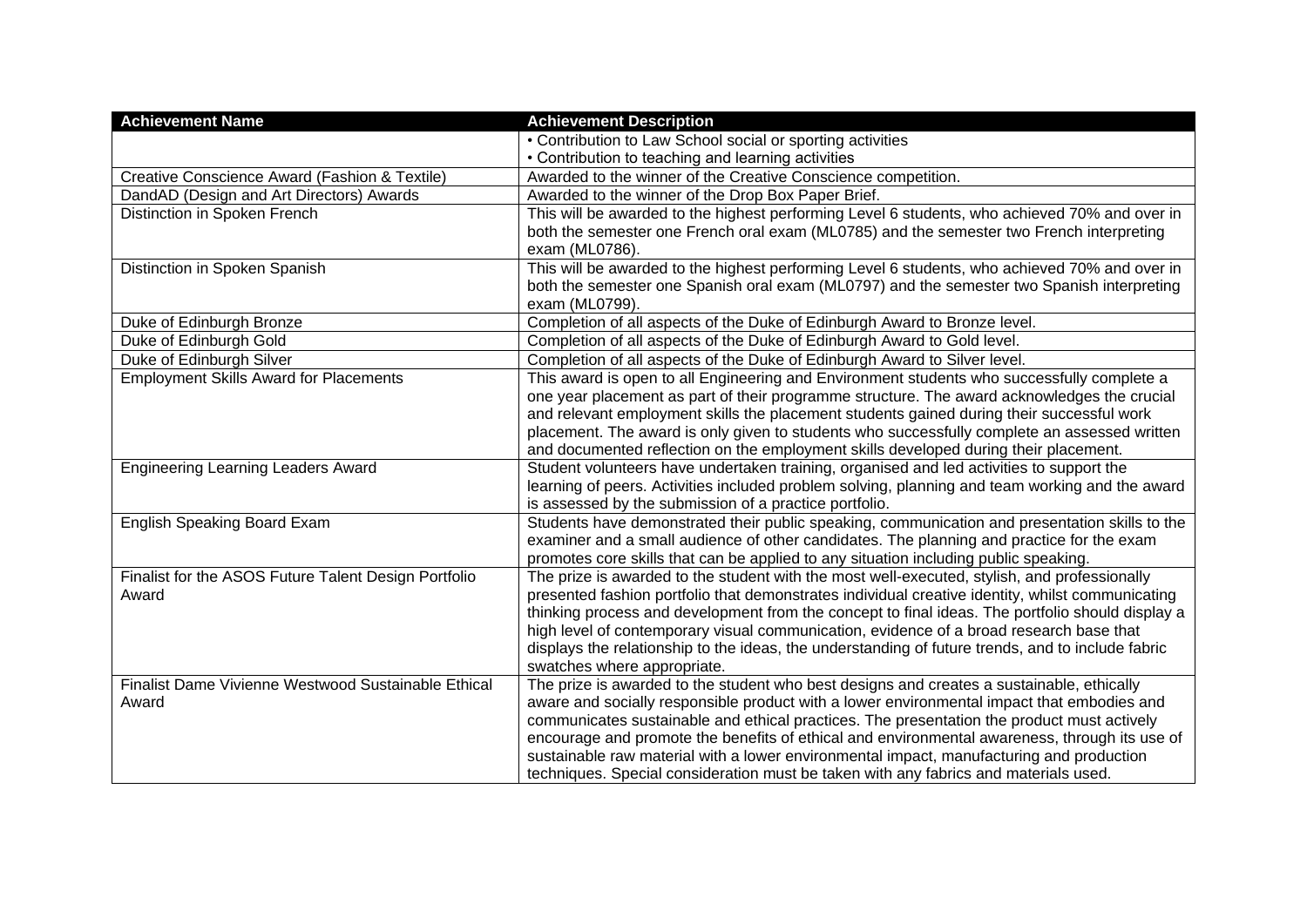| <b>Achievement Name</b>                                 | <b>Achievement Description</b>                                                                                                                                                                                                                                                                                                                                                                                                                                                                                                                                                                                                                                                                                                                                                                                                                      |
|---------------------------------------------------------|-----------------------------------------------------------------------------------------------------------------------------------------------------------------------------------------------------------------------------------------------------------------------------------------------------------------------------------------------------------------------------------------------------------------------------------------------------------------------------------------------------------------------------------------------------------------------------------------------------------------------------------------------------------------------------------------------------------------------------------------------------------------------------------------------------------------------------------------------------|
| Finalist - Tu Menswear Awards                           | The scholarship is awarded to the best menswear collection that combines talent with<br>commercial acumen.                                                                                                                                                                                                                                                                                                                                                                                                                                                                                                                                                                                                                                                                                                                                          |
|                                                         | Successful finalists were required to have strong trend & theme awareness, colour direction,<br>print/graphics knowledge and fabric intent. This would be illustrated in their portfolio work and<br>garment form if applicable as part of their coursework. Candidates needed to demonstrate a<br>strong consideration for sustainability within their personal values and ideally within their<br>Graduate collection. Evidence of good Adobe Illustrator software packages and CAD                                                                                                                                                                                                                                                                                                                                                               |
| Finalist for the YKK Accessories Award                  | specifications was also essential.<br>Awarded to the student who best brings a modern directional approach to the accessories<br>arena. Eligible categories: Millinery, Shoes, Bags, Belts and Jewellery.                                                                                                                                                                                                                                                                                                                                                                                                                                                                                                                                                                                                                                           |
| Global Citizenship Award: Friends International Strand  | The broad aim of the Northumbria University Global Citizenship Award is to encourage students<br>to engage with local and global communities, organisations and individuals in order to benefit<br>from the transformational experience that such an interchange allows. This award recognises<br>students who have participated in the "Friends International" scheme. Friends International is a<br>friendship scheme to help newly-arrived international students discover and settle into university<br>and UK life. Volunteers work with small multi-cultural groups over an academic year and<br>participate in/develop organised social activities. Participation is recognised on a scale from<br>bronze to platinum plus.                                                                                                                  |
| Global Citizenship Award: Globe Mania Strand            | The broad aim of the Northumbria University Global Citizenship Award is to encourage students<br>to engage with local and global communities, organisations and individuals in order to benefit<br>from the transformational experience that such an interchange allows. This award recognises<br>students who have participated in the organisation and delivery of the annual 'Globe Mania'<br>event, a celebration of the multicultural diversity of the student body. Participation is recognised<br>on a scale from bronze to platinum plus.                                                                                                                                                                                                                                                                                                   |
| Global Citizenship Award: Learning Leadership<br>Strand | The broad aim of the Northumbria University Global Citizenship Award is to encourage students<br>to engage with local and global communities, organisations and individuals in order to benefit<br>from the transformational experience that such an interchange allows. This award recognises<br>students who have participated in the "Learning Leadership" scheme. Learning Leadership is a<br>peer assisted academic learning mentoring scheme introduced to support 1st year students.<br>The Scheme was developed across the University and involves a large number of Student<br>Learning Leaders who work with groups of other students to support the transition by<br>encouraging collaborative and cooperative group discussions in safe, informal environments.<br>Participation is recognised on a scale from bronze to platinum plus. |
| ISTD (International Society of Typographic Designers)   | The ISTD International Typographic Awards are held to celebrate and appraise standards of<br>excellence in typographic design, and are judged by some of today's leading graphic,                                                                                                                                                                                                                                                                                                                                                                                                                                                                                                                                                                                                                                                                   |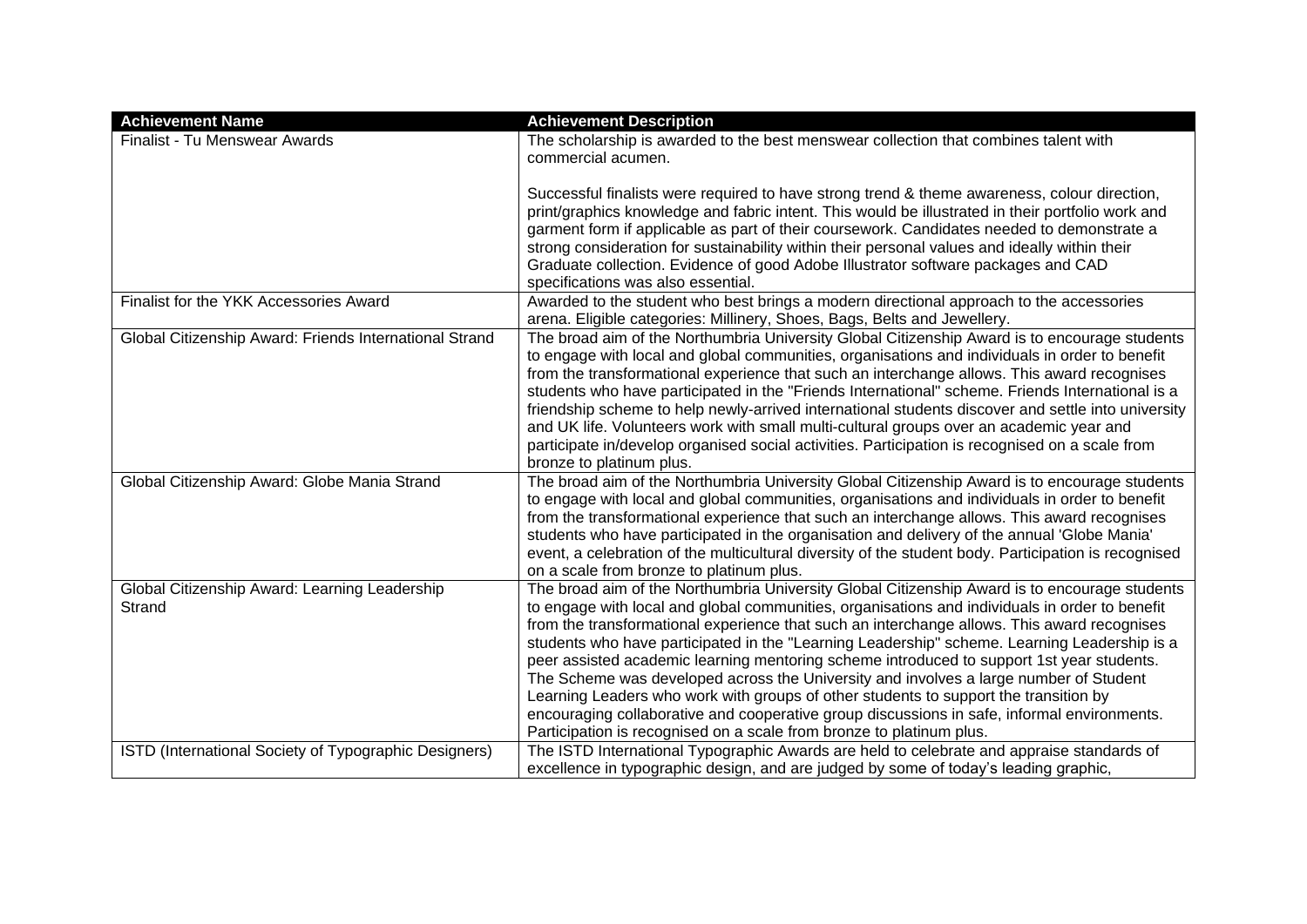| <b>Achievement Name</b>                                         | <b>Achievement Description</b>                                                                                                                                                                                                                                                                                                                                                                                                                                                                                                                                                                                                                                                                                                                                                                                                                                                                                         |
|-----------------------------------------------------------------|------------------------------------------------------------------------------------------------------------------------------------------------------------------------------------------------------------------------------------------------------------------------------------------------------------------------------------------------------------------------------------------------------------------------------------------------------------------------------------------------------------------------------------------------------------------------------------------------------------------------------------------------------------------------------------------------------------------------------------------------------------------------------------------------------------------------------------------------------------------------------------------------------------------------|
|                                                                 | interactive and typographic design specialists, chosen to reflect a diversity of expertise within<br>the design industry.                                                                                                                                                                                                                                                                                                                                                                                                                                                                                                                                                                                                                                                                                                                                                                                              |
| NBS Global Engagement award                                     | Newcastle Business School grants this award to students who have undertaken a minimum of<br>30 hours of global activity whilst studying on their programme. By undertaking a range of<br>activities, which could include studying or working abroad, overseas student peer mentoring,<br>helping on overseas projects (community or environmental), students can develop an<br>understanding and appreciation of different cultures, vital in the global workplace today.<br>Activities undertaken are verified by project leaders. Students submit an assessed written<br>reflection on their experience of up to approximately 2000 words.                                                                                                                                                                                                                                                                           |
| NBS Undergraduate Passport to Employability                     | This award is given to students who have already received four from the 5 Passport To<br>Employability awards: Work Experience, Community Engagement, Global Engagement,<br>Enterprise and Career Development, and subsequently completed a portfolio of reflection of the<br>employability skills gained during this process. Consequently to achieve this award students will<br>have undertaken a range of hours from 100 hours work experience; 30 hours Global activity; 30<br>hours of Enterprise activity, 30 hours community service (generally through volunteering work)<br>and developed their understanding of graduate recruitment through planning for their future<br>career. A final portfolio and overall reflection of approx. 1500 words evidencing an excellent<br>appreciation of employability skills required by graduate employers and attained during this<br>process completes the Passport. |
| Northumbria Students' Union Employee Star Award                 | Given to any staff member nominated by their peers, who the Chief Executive and President<br>decide has delivered outstanding internal or external customer service, exemplified or values or<br>deserves recognition for ideas for improvement they put forward.                                                                                                                                                                                                                                                                                                                                                                                                                                                                                                                                                                                                                                                      |
| Northumbria Students' Union Excellence in Volunteering<br>Award | Open to any student who volunteers within an approved Students' Union scheme. The award<br>recognises the importance volunteering plays in developing students into high calibre<br>graduates. It is only given to students who successfully volunteer at least 50 hours and<br>complete an assessed reflection on the personal growth and employability attributes acquired<br>while volunteering; particularly, but not limited to, key soft skills of team working and working<br>with others, time management, self-reflection and development, communication, commitment<br>and resilience, empathy and self-confidence.                                                                                                                                                                                                                                                                                          |
| Northumbria Students' Union Leadership in Volunteering<br>Award | Open to any student who volunteers within an approved Students' Union scheme. The award<br>recognises the importance volunteering plays in developing students into high calibre graduates<br>with experience of leading others. It is only given to students who successfully volunteer at least<br>80 hours and complete an assessed reflection on the personal growth and employability<br>attributes acquired while volunteering in a leadership role; particularly, but not limited to, key<br>soft skills of leadership, team working and working with others, time management, self-reflection<br>and development, communication, commitment and resilience, empathy and self-confidence.                                                                                                                                                                                                                       |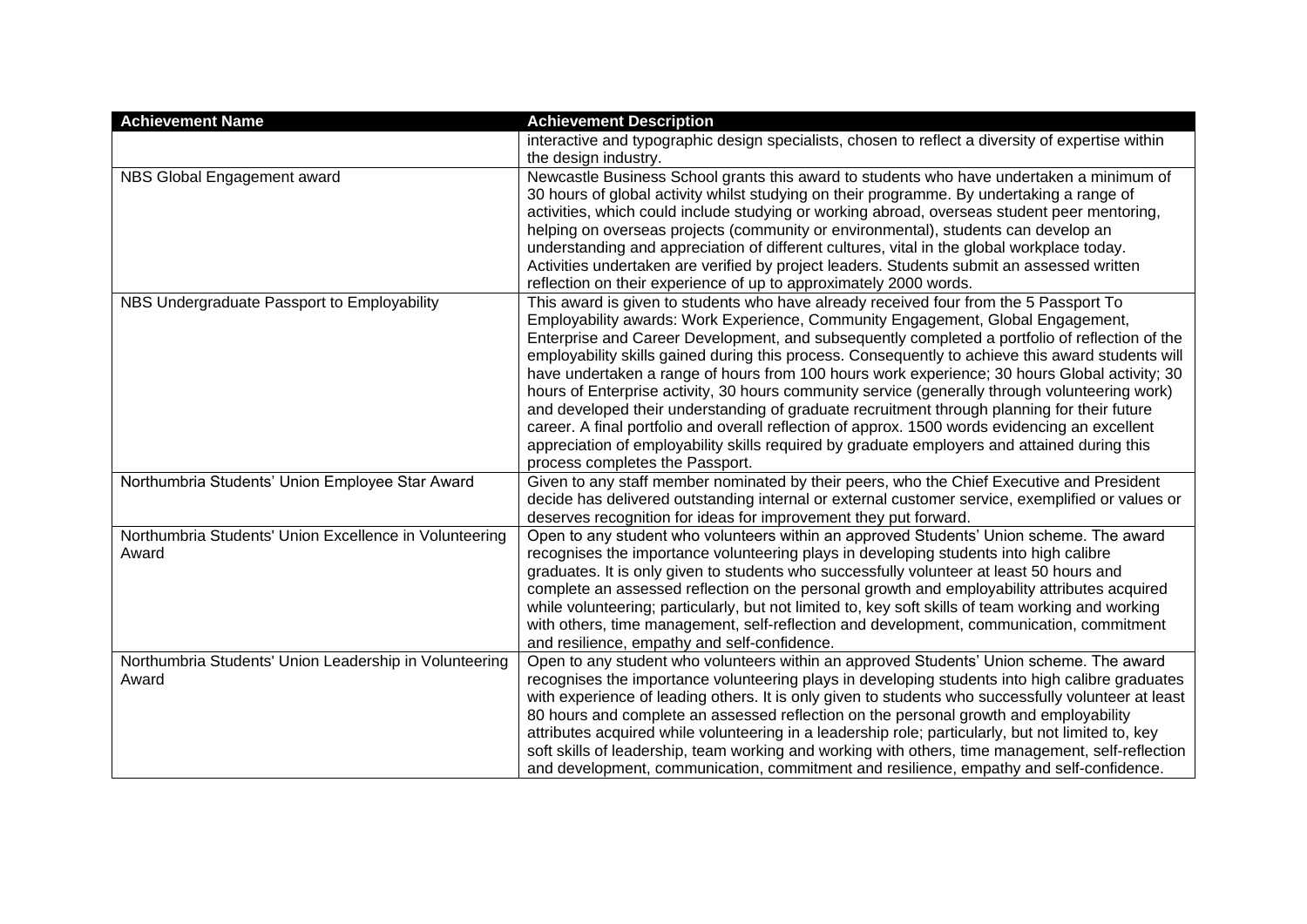| <b>Achievement Name</b>                                                     | <b>Achievement Description</b>                                                                                                                                                                                                                                                                                                                                                                                                                                                                                                                                                                                                                                       |
|-----------------------------------------------------------------------------|----------------------------------------------------------------------------------------------------------------------------------------------------------------------------------------------------------------------------------------------------------------------------------------------------------------------------------------------------------------------------------------------------------------------------------------------------------------------------------------------------------------------------------------------------------------------------------------------------------------------------------------------------------------------|
| Northumbria Students' Union Society Committee<br>Achievement Award - Bronze | This award is granted to students who, as members of a recognised Students' Union society,<br>successfully took that society through the Union's Societies Recognition Scheme to the bronze<br>standard. In doing so the committee demonstrated skills of leadership, planning and ability to<br>execute a plan successfully, team working and coordination, communication with a diverse<br>range of students and time management to develop their society while undertaking their studies<br>and deliver within the Union's required timeframe.                                                                                                                    |
| Northumbria Students' Union Society Committee<br>Achievement Award - Gold   | This award is granted to students who, as members of a recognised Students' Union society,<br>successfully took that society through the Union's Societies Recognition Scheme to the Gold<br>standard. In doing so the committee demonstrated skills of leadership, planning and ability to<br>execute a plan successfully, team working and coordination, communication with a diverse<br>range of students and time management to develop their society while undertaking their studies<br>and deliver within the Union's required timeframe.                                                                                                                      |
| Northumbria Students' Union Society Committee<br>Achievement Award - Silver | This award is granted to students who, as members of a recognised Students' Union society,<br>successfully took that society through the Union's Societies Recognition Scheme to the silver<br>standard. In doing so the committee demonstrated skills of leadership, planning and ability to<br>execute a plan successfully, team working and coordination, communication with a diverse<br>range of students and time management to develop their society while undertaking their studies<br>and deliver within the Union's required timeframe.                                                                                                                    |
| Northumbria University Friends International Award                          | The award (supported by the University's Student Support & Wellbeing Service) recognises<br>students who have volunteered to work with us to support international students at Northumbria<br>through the Friends International Scheme and who have developed demonstrable intercultural<br>communication skills. Participants engage in a range of activities which are designed to<br>integrate international students into the local culture. Progress is monitored throughout the<br>scheme and the award is only given to students who successfully complete the programme and<br>who successfully complete an assessed written reflection on their experience. |
| Northumbria University Learning Leadership Award                            | This award recognises students who have participated in the Learning Leadership scheme.<br>Learning Leadership is a peer assisted academic learning mentoring scheme introduced to<br>support 1st year students. The Scheme was developed across the University and involves a<br>large number of Student Learning Leaders who work with groups of other students to support<br>the transition by encouraging collaborative and cooperative group discussions in safe, informal<br>environments.                                                                                                                                                                     |
| Northumbria University Sport Colours                                        | The Northumbria University Sport Colours system recognises excellence within sport and<br>students must be actively engaged with University Sport, meet all requirements of the<br>programmes that they are involved in and achieve one of three criteria levels: International, Full<br>or Half Colours. Students are nominated by staff and coaches and nominations are then<br>assessed and verified by the Student Award Committee. Students will only be eligible to receive<br>a particular level of award on one occasion during their time at Northumbria. However, they will                                                                                |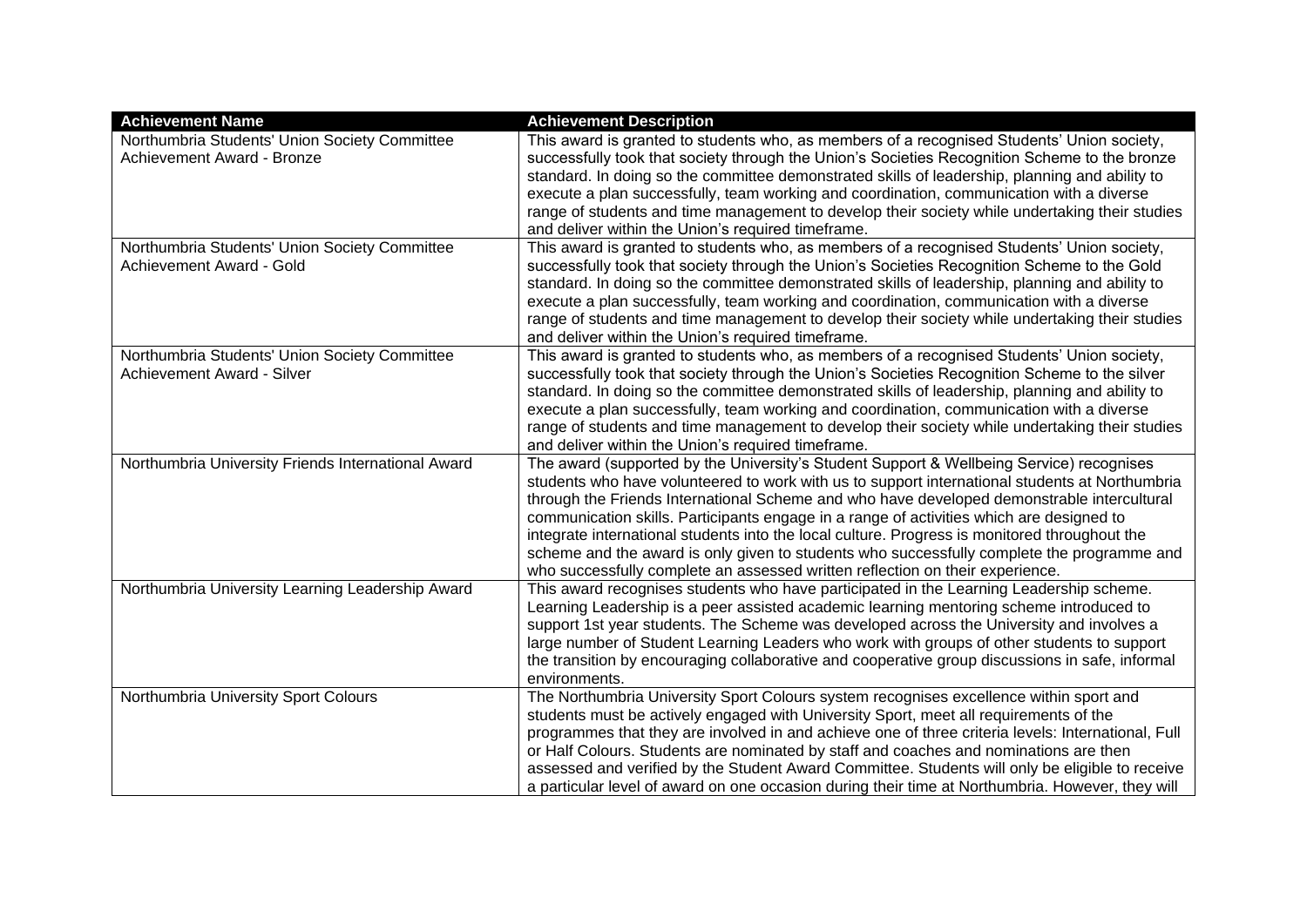| <b>Achievement Name</b>                               | <b>Achievement Description</b>                                                                                                                                                  |
|-------------------------------------------------------|---------------------------------------------------------------------------------------------------------------------------------------------------------------------------------|
|                                                       | be able to progress from Half to Full and International Colours in subsequent years if they meet                                                                                |
|                                                       | the required criteria at these levels.                                                                                                                                          |
| Northumbria University Sport Leadership Award         | Northumbria University Sport offers all students the opportunity to become involved in gaining                                                                                  |
|                                                       | valuable and professional work place experience within a range of sports environments. This                                                                                     |
|                                                       | scheme provides students with a range of skills and focuses on gaining experience in a specific                                                                                 |
|                                                       | field. The award recognises participation in activities such as: sports coaching, media, events,                                                                                |
|                                                       | competitions, facilities, community sport, sports science etc. Progress is monitored throughout                                                                                 |
|                                                       | the scheme and the award is only given to students who successfully complete the programme<br>and who successfully complete an assessed written reflection on their experience. |
| Northumbria University Sport Leadership Award: Sport  | Northumbria University Sport offers all students the opportunity to become involved in gaining                                                                                  |
| Internship                                            | valuable and professional work place experience within a range of sports environments. The                                                                                      |
|                                                       | Sport Internship (competitive entry and funded) scheme requires all interns to complete 150                                                                                     |
|                                                       | hours of work. Participants gain first-hand experience in the work place and are mentored by                                                                                    |
|                                                       | staff. All interns are required to take personal responsibility for their own areas of work.                                                                                    |
|                                                       | Progress is monitored throughout the scheme and the award is only given to participants who                                                                                     |
|                                                       | fulfil the programme time requirements and who successfully complete an assessed written                                                                                        |
|                                                       | reflection on their experience.                                                                                                                                                 |
| Northumbria University Sport Leadership Award: Zambia | Northumbria University Sport offers all students the opportunity to become involved in gaining                                                                                  |
| <b>Community Coaching Project</b>                     | valuable and professional work place experience within a range of sports environments. This                                                                                     |
|                                                       | award recognises student participation in the project held in the Zambia to deliver sport                                                                                       |
|                                                       | sessions to the children of Lusaka. Students volunteer on site in Africa and complete additional                                                                                |
|                                                       | work at Northumbria (pre-departure and on return). Progress is monitored throughout the                                                                                         |
|                                                       | scheme and the award is only given to students who successfully complete the programme and                                                                                      |
|                                                       | who successfully complete an assessed written reflection on their experience.                                                                                                   |
| Northumbria University Student Outreach               | This award recognises the diverse role Outreach Representatives play in supporting the                                                                                          |
| Representative Award                                  | Widening Participation and Student Recruitment team in providing opportunities for school                                                                                       |
|                                                       | pupils to gain an insight into Higher Education. It can include: delivering campus tours; leading                                                                               |
|                                                       | groups of pupils in workshop activities/discussions; providing advice and guidance to groups of                                                                                 |
|                                                       | pupils/parents about Northumbria University, HE and student finance; assisting staff through                                                                                    |
|                                                       | involvement in presentations to school groups about student life and the student experience                                                                                     |
|                                                       | both on campus and in local schools and colleges. Progress is monitored throughout the year                                                                                     |
|                                                       | and the award is only given to students who fulfil the logbook requirements and demonstrate                                                                                     |
|                                                       | the achievement of 6 competencies (Team-working; Problem-solving; Communication skills;                                                                                         |
|                                                       | Initiative; Planning and Time Management; Meeting the needs of the different stakeholders)                                                                                      |
|                                                       | through an assessed written reflection on their experience.                                                                                                                     |
| Northumbria University/National Mentoring Consortium  | The award recognises students who have participated in the (competitive entry) Ethnic Minority                                                                                  |
| (Ethnic Minority Undergraduate Scheme) Award          | Undergraduate Scheme (EMUS) for UK ethnic minority undergraduates. This national scheme                                                                                         |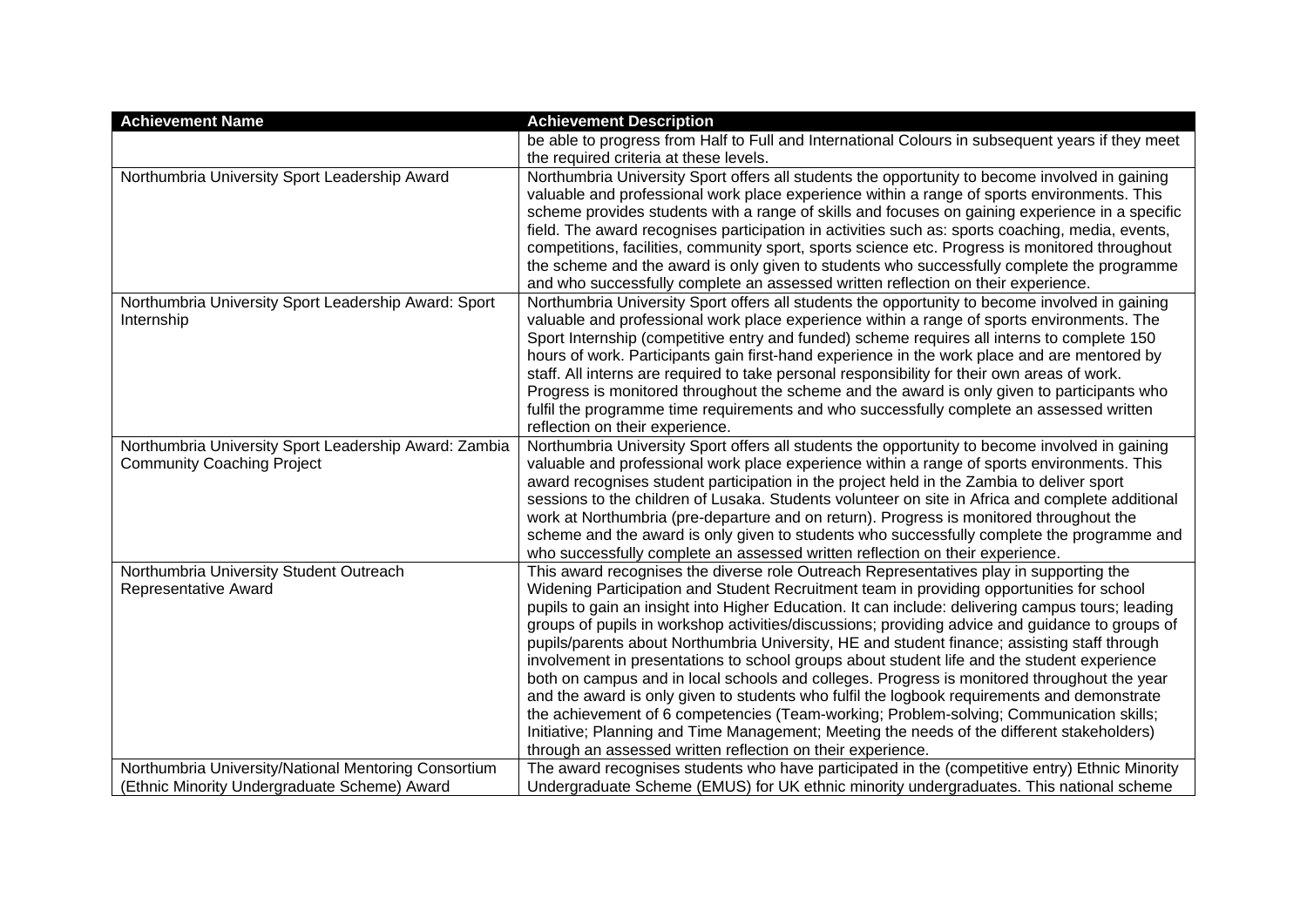| <b>Achievement Name</b>                                               | <b>Achievement Description</b>                                                                                                                                                                                                                                                                                                                                                                                                                                                                                                                                                                                                                                                                                                                 |
|-----------------------------------------------------------------------|------------------------------------------------------------------------------------------------------------------------------------------------------------------------------------------------------------------------------------------------------------------------------------------------------------------------------------------------------------------------------------------------------------------------------------------------------------------------------------------------------------------------------------------------------------------------------------------------------------------------------------------------------------------------------------------------------------------------------------------------|
|                                                                       | is co-ordinated by the University Careers and Employment Service in partnership with the<br>National Mentoring Consortium over a six month period, and includes students working with a<br>high profile mentor from industry or business. Progress is monitored throughout the scheme (by<br>both the National Mentoring Consortium and the careers adviser) and the award is only given to<br>students who meet the full requirements of the programme and who successfully complete a<br>written reflection on their experience at the end of the process.                                                                                                                                                                                   |
| Nursing Learning Leadership Scheme                                    | Learning Leadership training provides opportunities to articulate experience and evidence<br>through voluntary peer support. Students share experiences and allow reflection on personal<br>and professional progress. Students can engage in outreach and widening participation events<br>within local NHS Trusts, schools and conferences. Transferable skills include: communication,<br>teamwork, organisation and planning, problem solving, leadership and professionalism.                                                                                                                                                                                                                                                             |
| Passport to Employability Career Development Award                    | Newcastle Business School grants this award to students who have undertaken a minimum of<br>10 hours Career Development activity whilst studying on their programme. By undertaking a<br>range of activities from Careers talks, guest speakers from industry and Alumni, and work<br>shops developing employability skills, students can develop an understanding of the skill needs<br>of the graduate employer and the career paths available to them. Activities undertaken are<br>evidenced by certificates of attendance and statements of learning, one per talk/activity,<br>potentially building up to approximately 2000 words. A Career development plan is submitted<br>once all hours have been accumulated (approx. 1000 words). |
| Passport to Employability Career Community<br><b>Engagement Award</b> | This award recognises activities undertaken by Newcastle Business School students which<br>enhance the community both within and outside of the University. By encouraging a strong<br>ethical stance students will be awarded for undertaking activities for a minimum of 30 hours.<br>Activities come from a long list, including not-for-profit volunteering activities, taking on roles of<br>responsibility in their community, organising events and representing the University. All work is<br>verified by project leaders and students are required to produce a written reflection (approx.<br>1000 words) of each activity undertaken, identifying the employability skills they have<br>developed.                                 |
| Passport to Employability Enterprise Award                            | This award is granted to students from the Faculty of Business & Law who have developed<br>enterprising skills whilst undertaking one or more activities; business start-up, organising an<br>event/scheme/project, starting a student society, participating in a national business game or<br>competition, attending 'enterprising' workshops run by the University or outside bodies.<br>Activities are recorded and verified by a relevant manager/supervisor/member of staff, and<br>students are required to complete a reflective statement for each activity, identifying and<br>evidencing the enterprising skills that they have developed.                                                                                          |
| Passport To Employability Work Experience Award                       | This award is granted to students of Newcastle Business School who have undertaken a<br>minimum of 100 hours work experience whilst studying on their programme. The hours may<br>accumulate from more than one work situation. Work is verified by their manager/supervisor                                                                                                                                                                                                                                                                                                                                                                                                                                                                   |